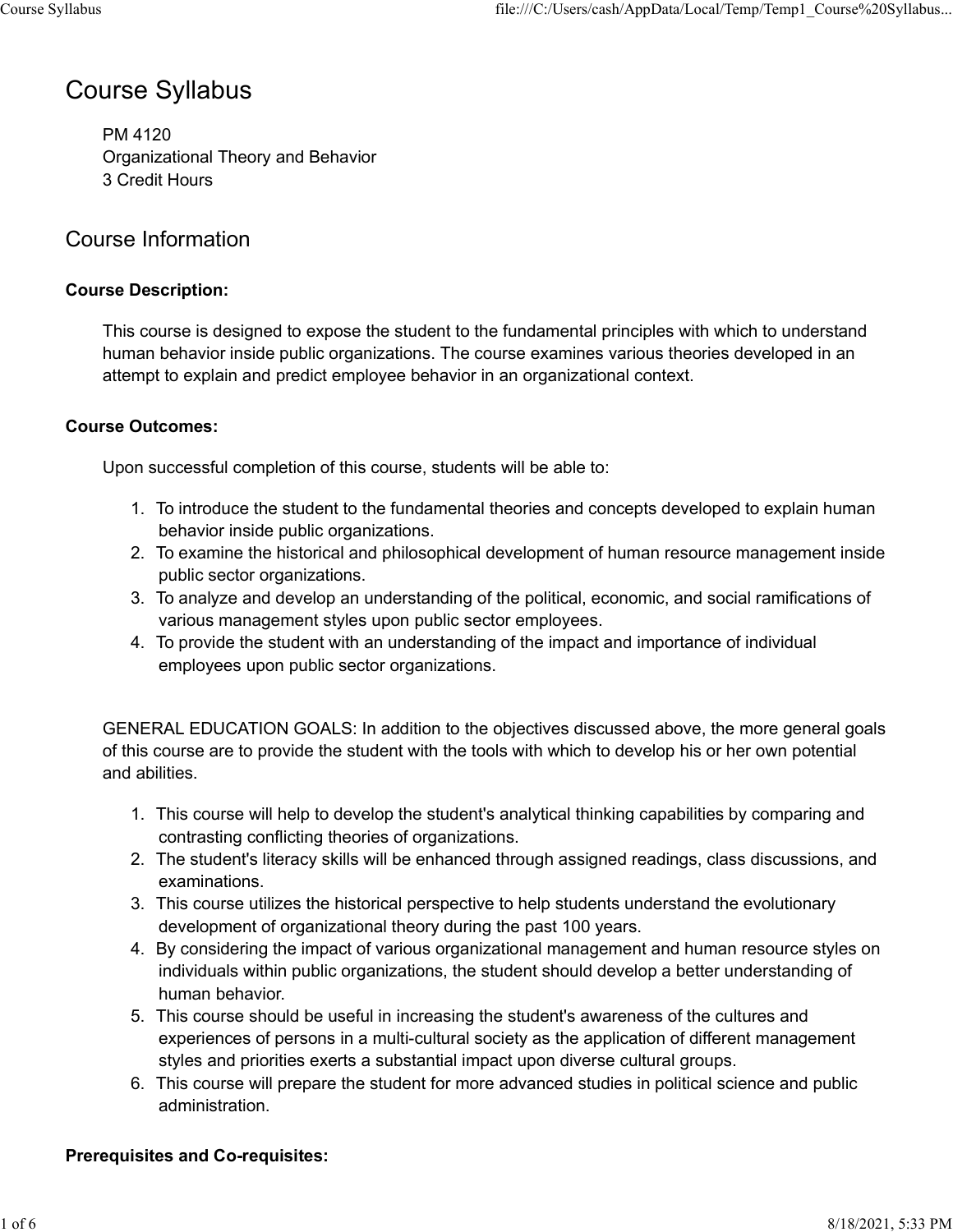None.

#### Course Topics:

The resident course materials and associated text reading assignments should be accessed and studied as they are presented, beginning with Week One and continuing through the term.

### Specific Course Requirements:

No special knowledge of software is necessary for this course.

# Textbooks, Supplementary Materials, Hardware and Software Requirements

#### Required Textbooks:

Robert B. Denhardt and Thomas J. Catlaw, Theories of Public Organization (7th Edition), Cengage Learning, ISBN-13: 978-1-285-43633-3 and ISBN-10: 1-285-43633-4

Michael L. Vasu, Debra W. Stewart, and G. David Garson, Organizational Behavior and Public Management (3rd Edition), Marcel Dekker, Inc., 1998. ISBN: 0824701356

Please visit the Virtual Bookstore opens in a new windowto obtain textbook information for this course. Move your cursor over the "Books" link in the navigation bar and select "Textbooks & Course Materials." Select your Program, Term, Department, and Course; then select "Submit."

#### Supplementary Materials:

None.

#### Hardware and Software Requirements:

Review the minimum hardware and software requirements opens in a new window

### Common applications you might need:

- <sup>1</sup> To read a PDF file download the latest version of Adobe Reader opens in a new window
- Don't have Microsoft Word? Explore an alternative OpenOffice opens in a new window

#### Web Resources:

Purdue OWL Online Writing Lab opens in a new window(for APA, MLA, or Chicago style)

#### Student Resources:

- Technical support information can be found on the TN eCampus Help Desk opens in a new windowpage.
- · SmartThinking virtual tutoring is available FREE of charge. To access SmartThinking, visit the course homepage and select SmartThinking under Course Resources.
- You may also view sample sessions opens in a new windowto see what SmartThinking offers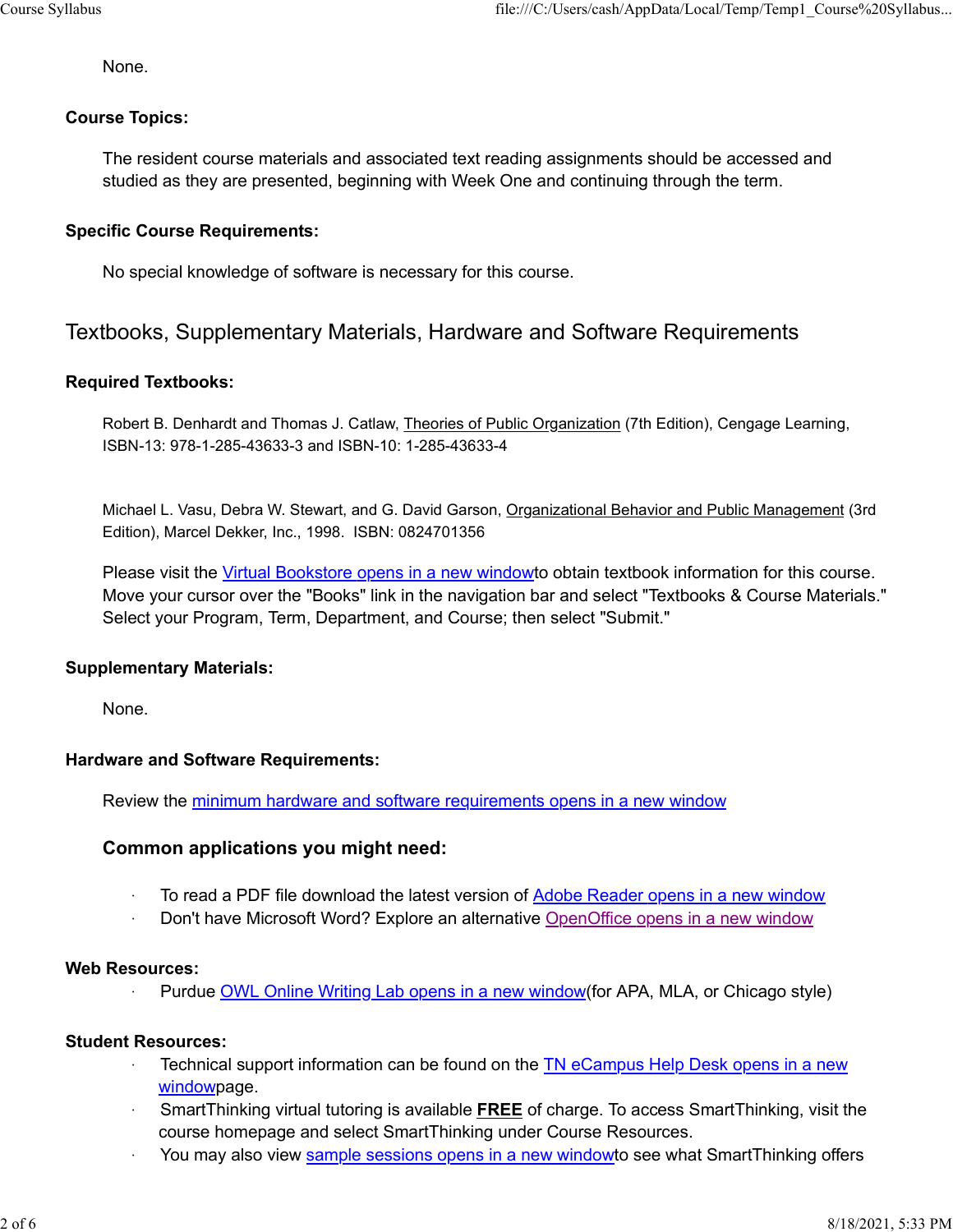and how it works.

Information on other student issues or concerns can be located on the TN eCampus Student Resources opens in a new windowpage Course Syllabus<br>
and how it works.<br>
Information on other student issues or concerns can be located on the <u>TN eCampus Student</u><br>
Pescures opens in a new windownage

### Instructor Information

### Participation, Assessments, & Grading Grading Procedures:

|                                                                                                                                                     | Resources opens in a new windowpage | information on other student issues or concerns can be located on the TN ecampus Student               |  |
|-----------------------------------------------------------------------------------------------------------------------------------------------------|-------------------------------------|--------------------------------------------------------------------------------------------------------|--|
| <b>Instructor Information</b>                                                                                                                       |                                     |                                                                                                        |  |
| virtual office hours, and other communication information.                                                                                          |                                     | Please see "Instructor Information" in the Getting Started Module for instructor contact information,  |  |
| to the instructor unless notified of extenuating circumstances.                                                                                     |                                     | A student can expect to receive a response from the instructor within 24-48 hours of a student's email |  |
| Participation, Assessments, & Grading<br><b>Grading Procedures:</b><br>Letter grades for this course will be assigned based on the following scale. |                                     |                                                                                                        |  |
| <b>Assigned Grade</b>                                                                                                                               |                                     |                                                                                                        |  |
| <b>Point Range</b>                                                                                                                                  | <b>Assigned Grade</b>               |                                                                                                        |  |
| 270-300 Points                                                                                                                                      | A                                   |                                                                                                        |  |
| 240-269 Points                                                                                                                                      | $\mathsf B$                         |                                                                                                        |  |
| 210-239 Points                                                                                                                                      | $\mathsf C$                         |                                                                                                        |  |
| 180-209 Points                                                                                                                                      | D                                   |                                                                                                        |  |
| under 180 Points                                                                                                                                    | F                                   |                                                                                                        |  |
| <b>Graded Items</b>                                                                                                                                 |                                     |                                                                                                        |  |
| <b>Description</b>                                                                                                                                  |                                     | <b>Points</b>                                                                                          |  |
| 4 Weekly Assignments, @ 7 points each                                                                                                               |                                     | 28 Points                                                                                              |  |
| 9 Weekly Assignments, @ 8 points each                                                                                                               |                                     | 72 Points                                                                                              |  |
| 1 Midterm Exam, @ 100 points                                                                                                                        |                                     | 100 Points                                                                                             |  |

| <b>Assigned Grade</b>                 |                       |                   |
|---------------------------------------|-----------------------|-------------------|
| <b>Point Range</b>                    | <b>Assigned Grade</b> |                   |
| 270-300 Points                        | A                     |                   |
| 240-269 Points                        | $\sf B$               |                   |
| 210-239 Points                        | $\mathsf C$           |                   |
| 180-209 Points                        | D                     |                   |
| under 180 Points                      | $\mathsf F$           |                   |
| <b>Graded Items</b>                   |                       |                   |
| <b>Description</b>                    |                       | <b>Points</b>     |
| 4 Weekly Assignments, @ 7 points each |                       | 28 Points         |
| 9 Weekly Assignments, @ 8 points each |                       | 72 Points         |
| 1 Midterm Exam, @ 100 points          |                       | 100 Points        |
| 1 Final Exam, @ 100 points            |                       | 100 Points        |
| <b>Total Points</b>                   |                       | 300 Course Points |

### Assignments and Projects:

The exams will be provided on-line. The exams will cover only the material since the last examination. Therefore, the final examination will not be comprehensive.

Grades will be determined by two (2) examinations and thirteen (13) weekly assignments. The first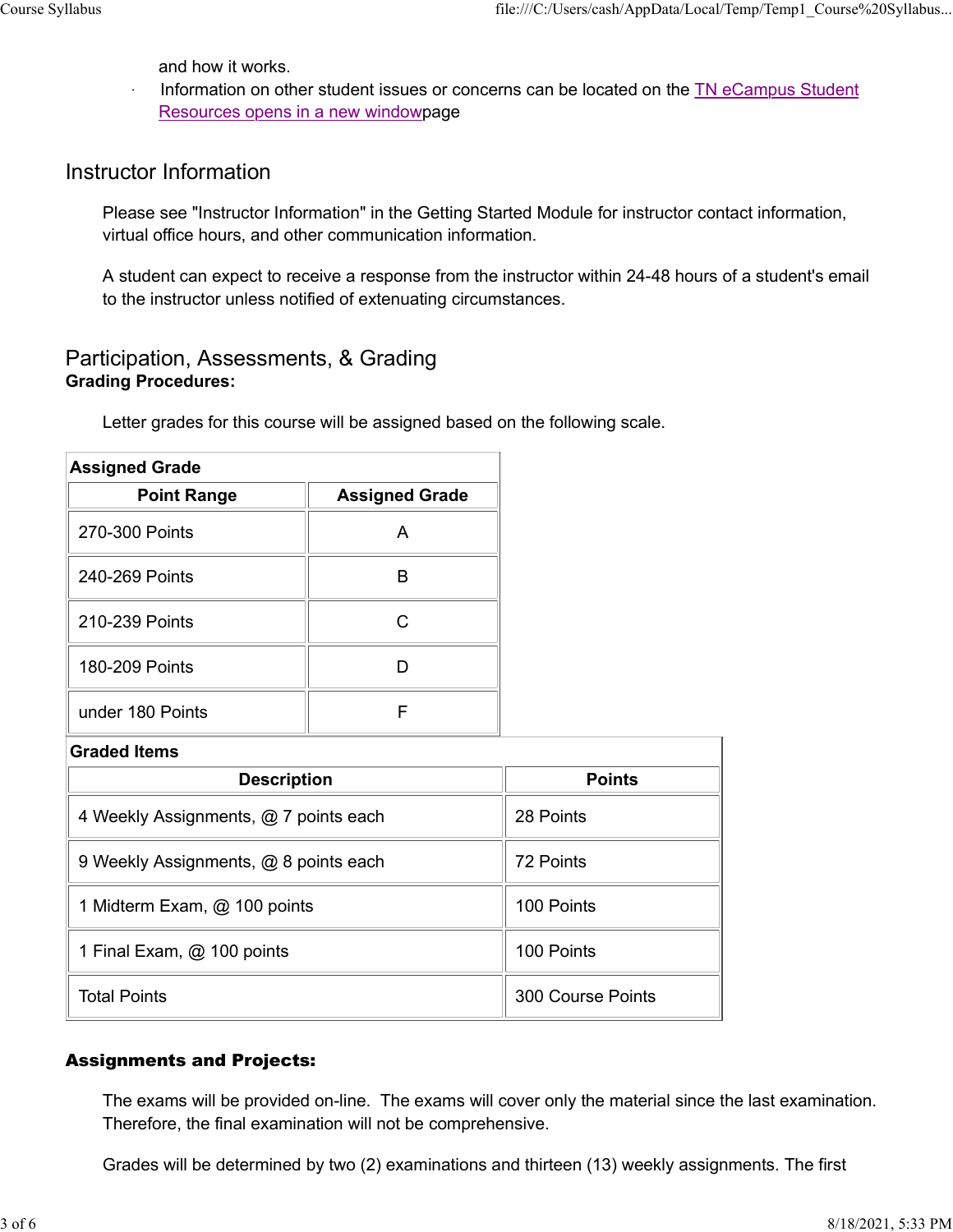examination will cover Part 1 of the course (organizational theory), while the second examination will cover Part 2 of the course (organizational behavior). The two examinations will be worth 100 points each (200 point's combined or 66.6 %) and will consist of essay questions short-answer questions, true-false questions, and multiple-choice questions. Each examination is worth 33.3% of your final grade. The weekly assignment questions accompanying each chapter will be worth a total of 100 points, or 33.3% of the student's total grade. Course Syllabus<br>
examination will cover Part 1 of the course (organizational theory), while the second examination will<br>
cover Part 2 of the course (organizational behavior). The two examinations will be worth 100 points<br>

Examinations will be equally weighted. Participation in discussion boards will be considered in determining the student's course grade.

#### Late Policy:

MAKE-UP EXAMINATIONS:

Students are expected to take all examinations when scheduled. Make-up examinations will only be allowed for legitimate reasons. Approved make-up examinations will be given at a time and place determined by the instructor outside of scheduled class periods.

All make-up examinations taken after the scheduled examination time will be in the form of essay and short-answer questions.

### Course Ground Rules

The following two statements (1., 2.) were derived from the TBR System-wide Student Rules document, released January 2012:

RULES OF THE TENNESSEE BOARD OF REGENTS STATE UNIVERSITY AND COMMUNITY COLLEGE SYSTEM OF TENNESSEE SYSTEM-WIDE STUDENT RULES CHAPTER 0240-02-03 STUDENT CONDUCT AND DISCIPLINARY SANCTIONS

Read the document in its entirety opens in a new window.

#### 1. Standards of Conduct:

Students are required to adhere to the same professional, legal and ethical standards of conduct online as on campus. In addition, students should conform to generally accepted standards of "netiquette" while sending e-mail, posting comments to the discussion board, and while participating in other means of communicating online. Specifically, students should refrain from inappropriate and/or offensive language, comments and actions.

#### 2. Review the TN eCampus Academic Integrity/Academic Honesty Policy opens in a new window

In their academic activities, students are expected to maintain high standards of honesty and integrity. Academic dishonesty is prohibited.

Such conduct includes, but is not limited to:

 $\circ$  an attempt by one or more students to use unauthorized information in the taking of an exam,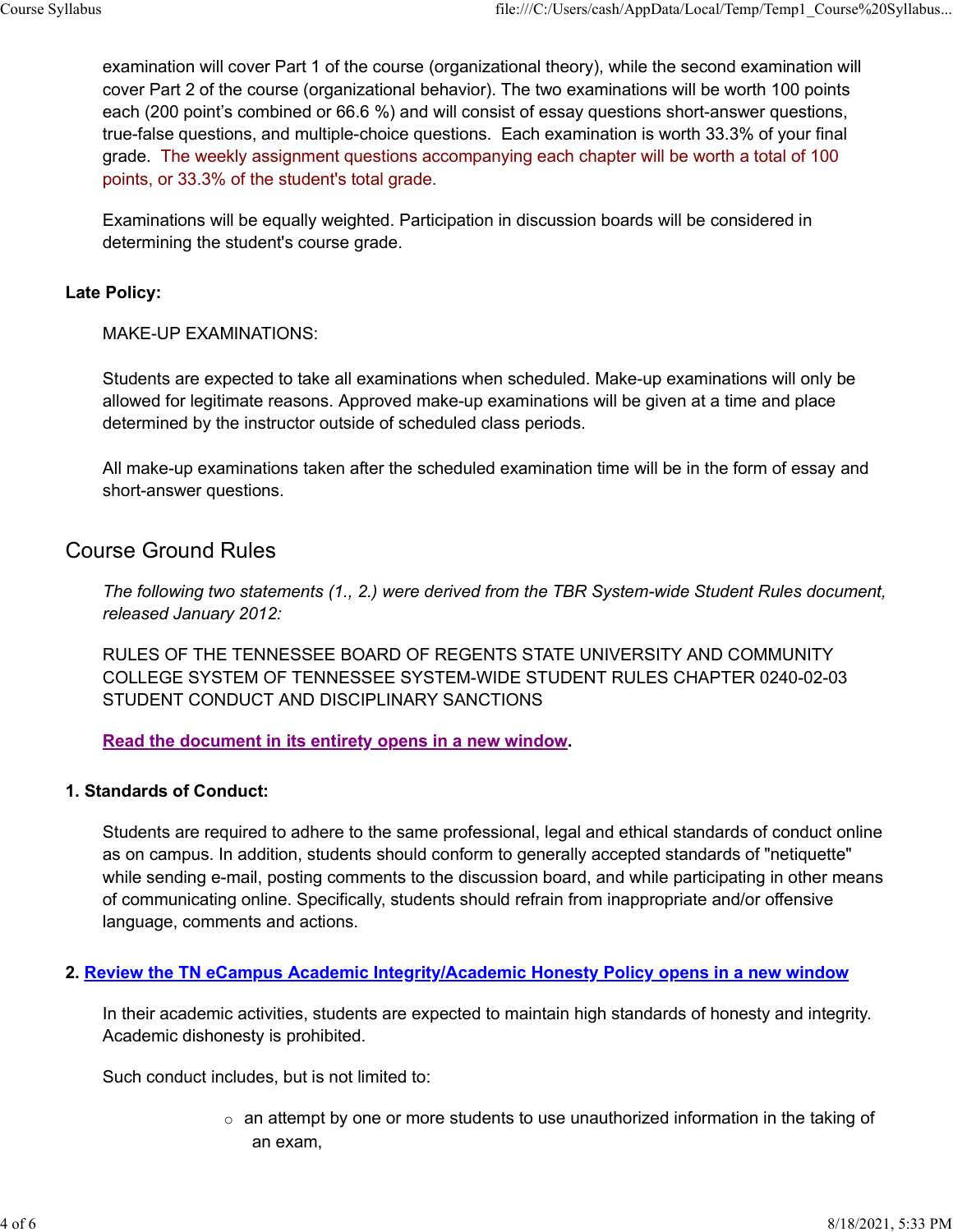- $\circ$  to submit as one's own work, themes, reports, drawings, laboratory notes, computer programs, or other products prepared by another person, Course Syllabus<br>
o to submit as one's own work, themes, reports, drawings, laboratory notes, computer<br>
o to submit as one's own work, themes, reports, drawings, laboratory notes, computer<br>
or to knowingly opcist another st
	- $\circ$  or to knowingly assist another student in obtaining or using unauthorized materials.

Plagiarism, cheating, and other forms of academic dishonesty are prohibited.

Students guilty of academic misconduct, either directly or indirectly through participation or assistance, are subject to disciplinary action through the regular procedures of the student's home institution. Refer to the student handbook provided by your home institution to review the student conduct policy.

In addition to other possible disciplinary sanctions that may be imposed, the instructor has the authority to assign an "F" or zero for an activity or to assign an "F" for the course.

### Other Course Rules:

Students are expected to:

- · Participate in all aspects of the course
- Communicate with other students
- Learn how to navigate in Brightspace
- Keep abreast of course announcements
- Use the assigned course management (Brightspace) e-mail address rather than a personal e-mail address
- Address technical problems immediately:
	- o Contact Technical Support opens in a new window
	- o View Term Calendar here opens in a new window
- · Observe course netiquette at all times

### Guidelines for Communications

### Email:

- · Always include a subject line.
- Remember without facial expressions some comments may be taken the wrong way. Be careful in wording your emails.
- Use standard fonts.
- Do not send large attachments without permission.
- Special formatting such as centering, audio messages, tables, html, etc. should be avoided unless necessary to complete an assignment or other communication.
- Respect the privacy of other class members.

### Discussions:

- · Review the discussion threads thoroughly before entering the discussion.
- Try to maintain threads by using the "Reply" button rather starting a new topic.
- · Do not make insulting or inflammatory statements to other members of the discussion group. Be respectful of others' ideas.
- Be patient and read the comments of other group members thoroughly before entering your remarks.
- Be cooperative with group leaders in completing assigned tasks.